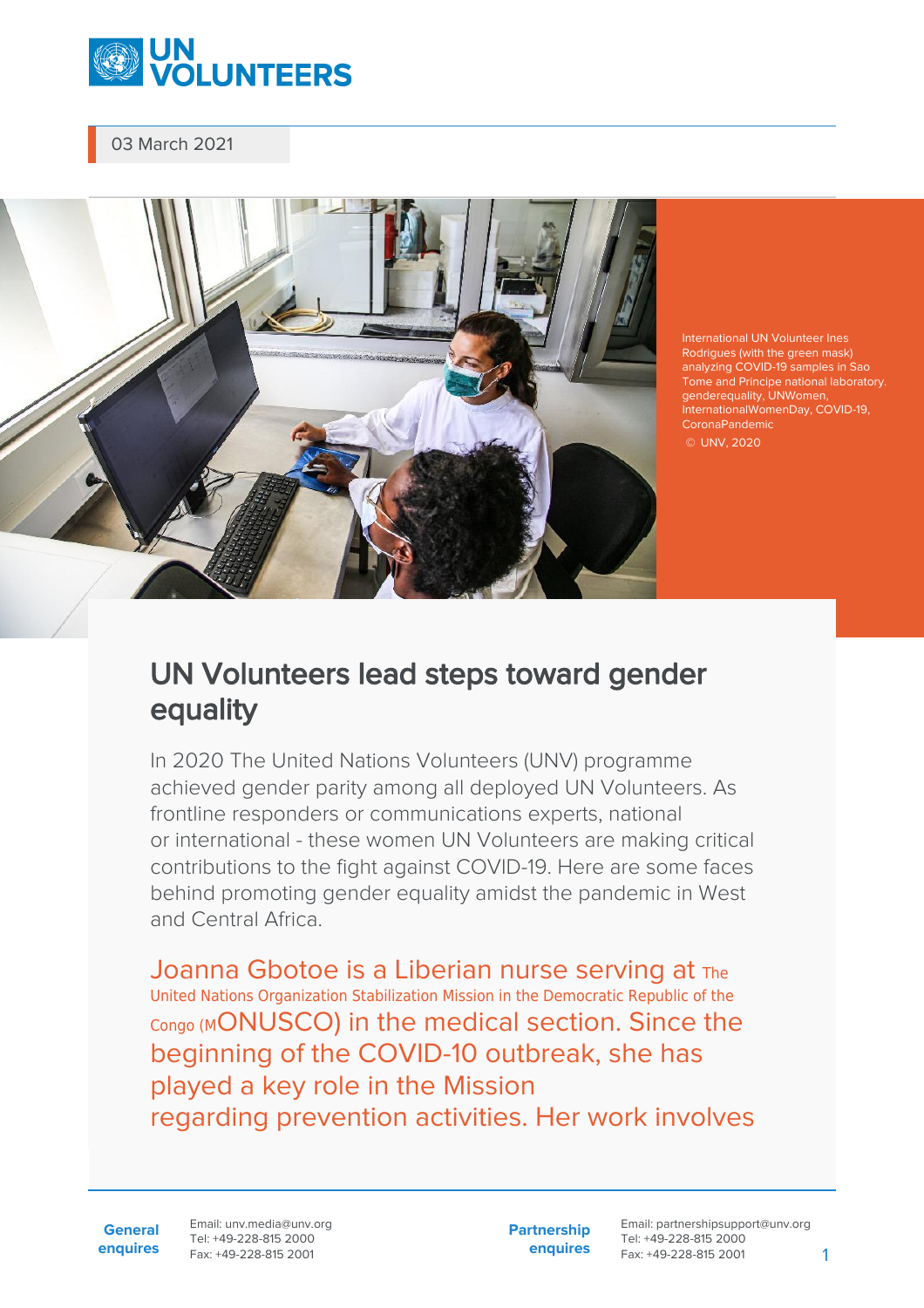

detecting suspected cases, providing essential treatment, helping in decontamination, and coordinating patient's evacuation.

**44** "Working as a frontline nurse during this COVID-19 pandemic is very challenging because we are at a greater risk of being infected as we deal directly with the disease. However, with the support from family and friends at large, I learned to overcome and build resilience which has kept me going".



UN Volunteer Joanna Gbotoe, working the MONUSCO clinic in Goma

**General enquires** Email: unv.media@unv.org Tel: +49-228-815 2000 Fax: +49-228-815 2001

**Partnership enquires**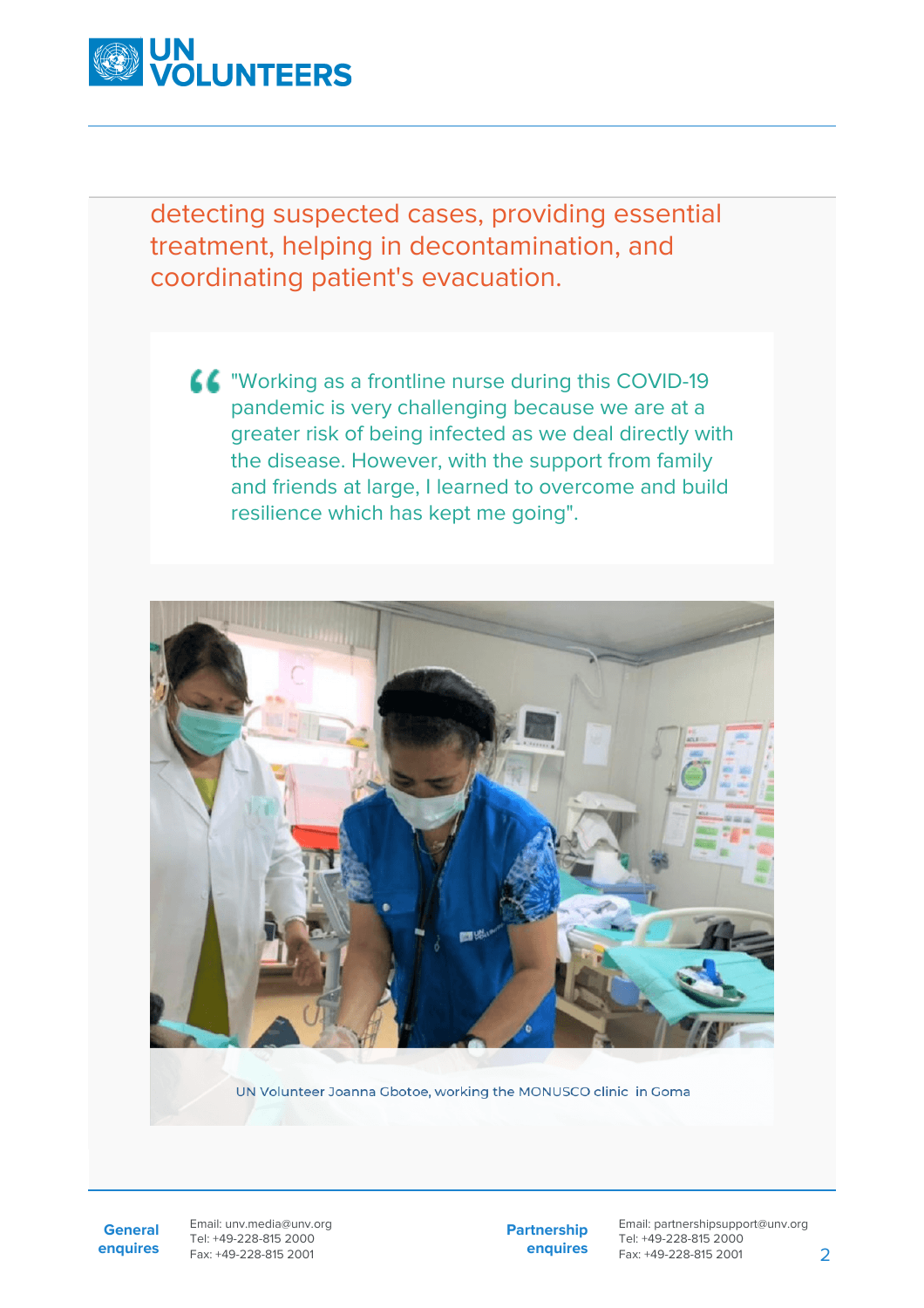

The same determination brought International UN Volunteer Public Health Specialist Inês Rodriques from Portugal to Sao Tome to join the COVID Response Plan led by UNDP (United Nations Development Programme).

**44** "As a biochemist, I am helping the National Reference Laboratory team on processing and analyzing samples for COVID-19 and other pathologies such as tuberculosis and HIV. Furthermore, I am strengthening the national laboratory capacities with my support in the laboratory management, and on-the-job training to establish a quality assurance system."

<span id="page-2-0"></span>Like Joanna and Ines, over 114 women volunteers are on the front lines of the COVID-19 crisis in West and Central Africa. [According to the UN](https://undocs.org/E/CN.6/2021/3) [Secretary-General's Report for CSW65](https://undocs.org/E/CN.6/2021/3)[\[1\]](#page-6-0), women are providing essential services, but in many countries, they carry double burdens and resources are being depleted.

The pandemic has intensified pre-existing inequalities and is threatening to reverse the gains of past decades. Prudentienne MUSABYIMANA from Rwanda is volunteering to act against this threat. She is assigned with the World Health

Email: unv.media@unv.org Tel: +49-228-815 2000 Fax: +49-228-815 2001

**Partnership enquires**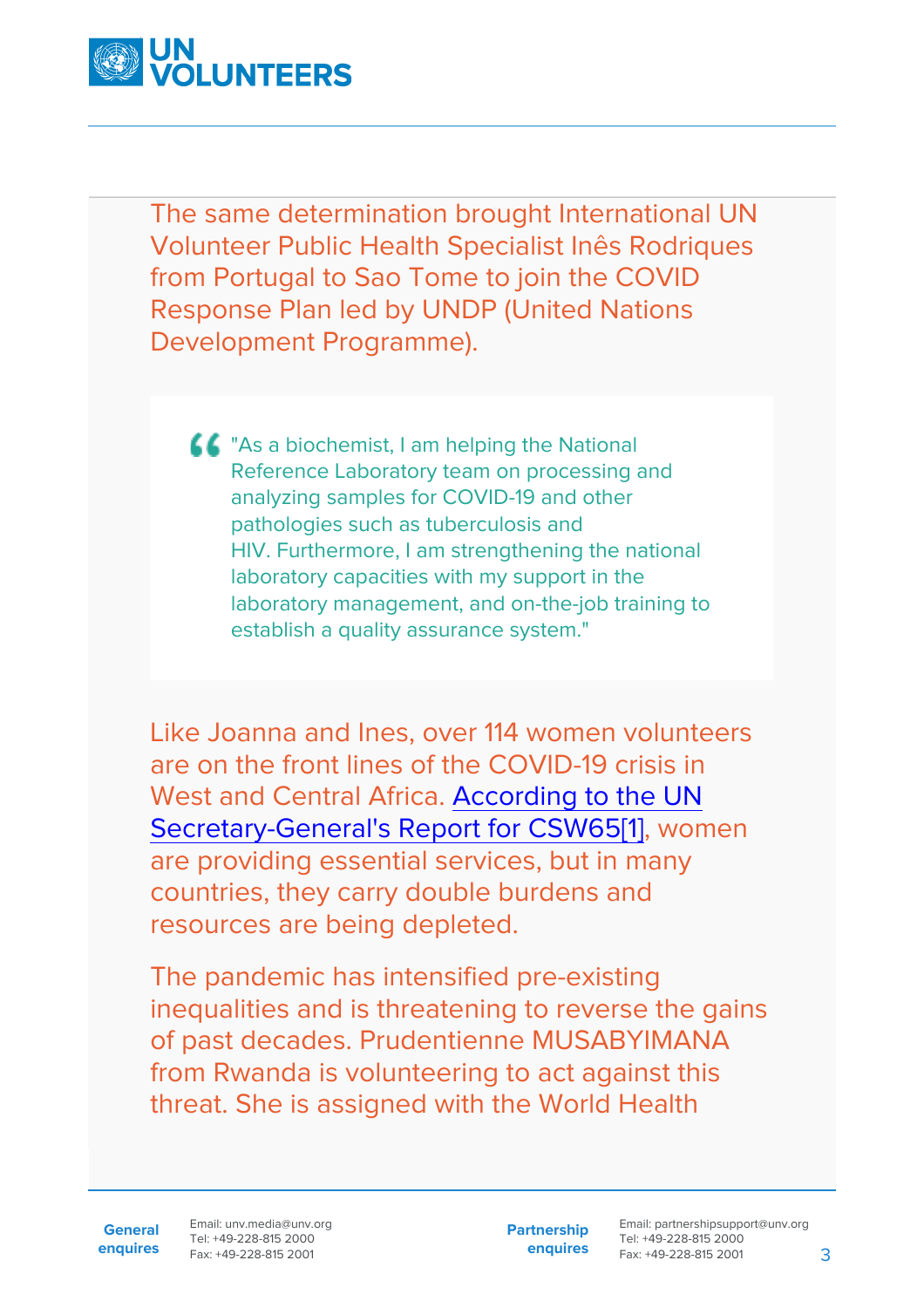

Organization (WHO) in Congo Brazaville as a UN Volunteer, Violence and Injuries Prevention Officer.

"As Gender Specialist, I am confronted daily with the negative consequences that the pandemic has on women and girls and its impact on gender equality. I thought that operating in my country of origin was not enough, so to expand my support I decided to become an international UN Volunteer and bring my experience and expertise to international tables to promote gender equality and diversity." Prudentienne MUSABYIMANA, international UN Volunteer, Gender Specialist with WHO.

Prudentienne provides technical support to mainstream gender in development programs to meet women's needs in times of COVID-19. She is continually building and raising awareness of health service providers through remote training and meeting sessions. She is one of the 100 women UN Volunteers recruited under the [African](https://www.unv.org/Basic-Page/Now-recruiting-UN-Volunteers-Africa-Women-Health-Champions) [Women Champions i](https://www.unv.org/Basic-Page/Now-recruiting-UN-Volunteers-Africa-Women-Health-Champions)nitiative to improve health and gender equality on the continent.

In Nigeria, [two national women UN Volunteers](https://www.youtube.com/watch?v=nYvsXqgtP88)

**General enquires** Email: unv.media@unv.org Tel: +49-228-815 2000 Fax: +49-228-815 2001

**Partnership enquires**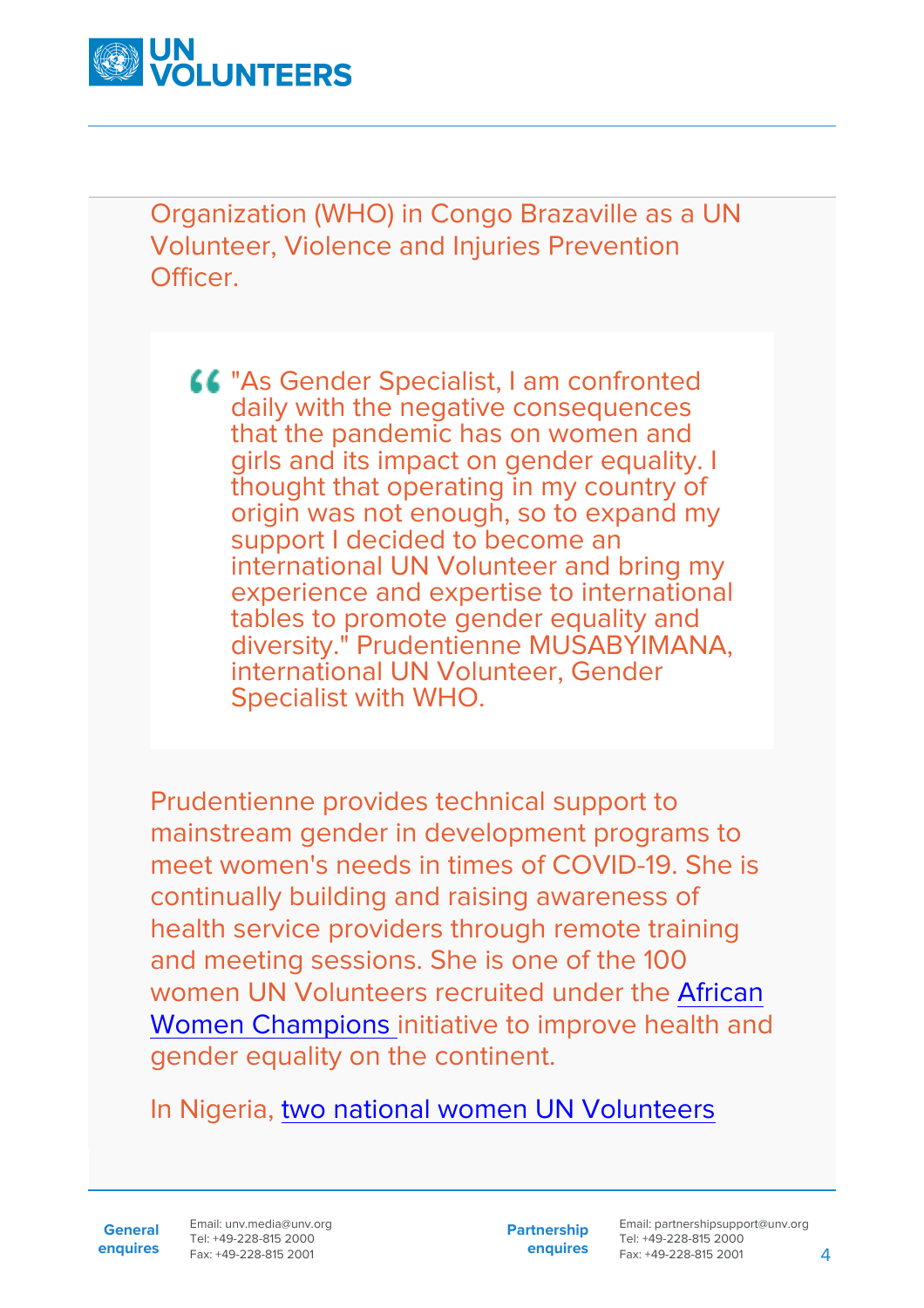

[support UN Women to implement a Women](https://www.youtube.com/watch?v=nYvsXqgtP88) [Empowerment Hub established in Maiduguri](https://www.youtube.com/watch?v=nYvsXqgtP88) to help Internally Displaced Women regain a decent livelihood with income-generating revenues. They have helped more than 150 women acquire different work skills, such as cap and shoemaking and hand fan production. Similarly, [300 internally displaced women from Burkina Faso](https://www.unv.org/Success-stories/How-volunteering-can-enable-women-and-children-regain-decent-life) [have been empowered through market agriculture](https://www.unv.org/Success-stories/How-volunteering-can-enable-women-and-children-regain-decent-life) [and soap making, with the support of international](https://www.unv.org/Success-stories/How-volunteering-can-enable-women-and-children-regain-decent-life) [UN Volunteer Deborah Benja.](https://www.unv.org/Success-stories/How-volunteering-can-enable-women-and-children-regain-decent-life)

<span id="page-4-0"></span>Celebrating the 44th International Women's Day is also an opportunity to pay tribute to male UN Volunteers who are empowering women through their assignments. Among them is Amadou Ba, one of the 20 Community UN Volunteers working with UNDP on the "COVID 19 Platform" project<sup>[2]</sup> implemented in Senegal to support vulnerable groups affected by the pandemic. Amadou is working with more than 250 women from the commune of Ndiaffate.

"I helped the women apply for funding through the UNDP platform. Once their request was accepted, I then organized them into economic interest groups. Among the 250 women, 67 are working on market agriculture, 66 on milk processing, 22 on soap production, and

**General enquires** Email: unv.media@unv.org Tel: +49-228-815 2000 Fax: +49-228-815 2001

**Partnership enquires**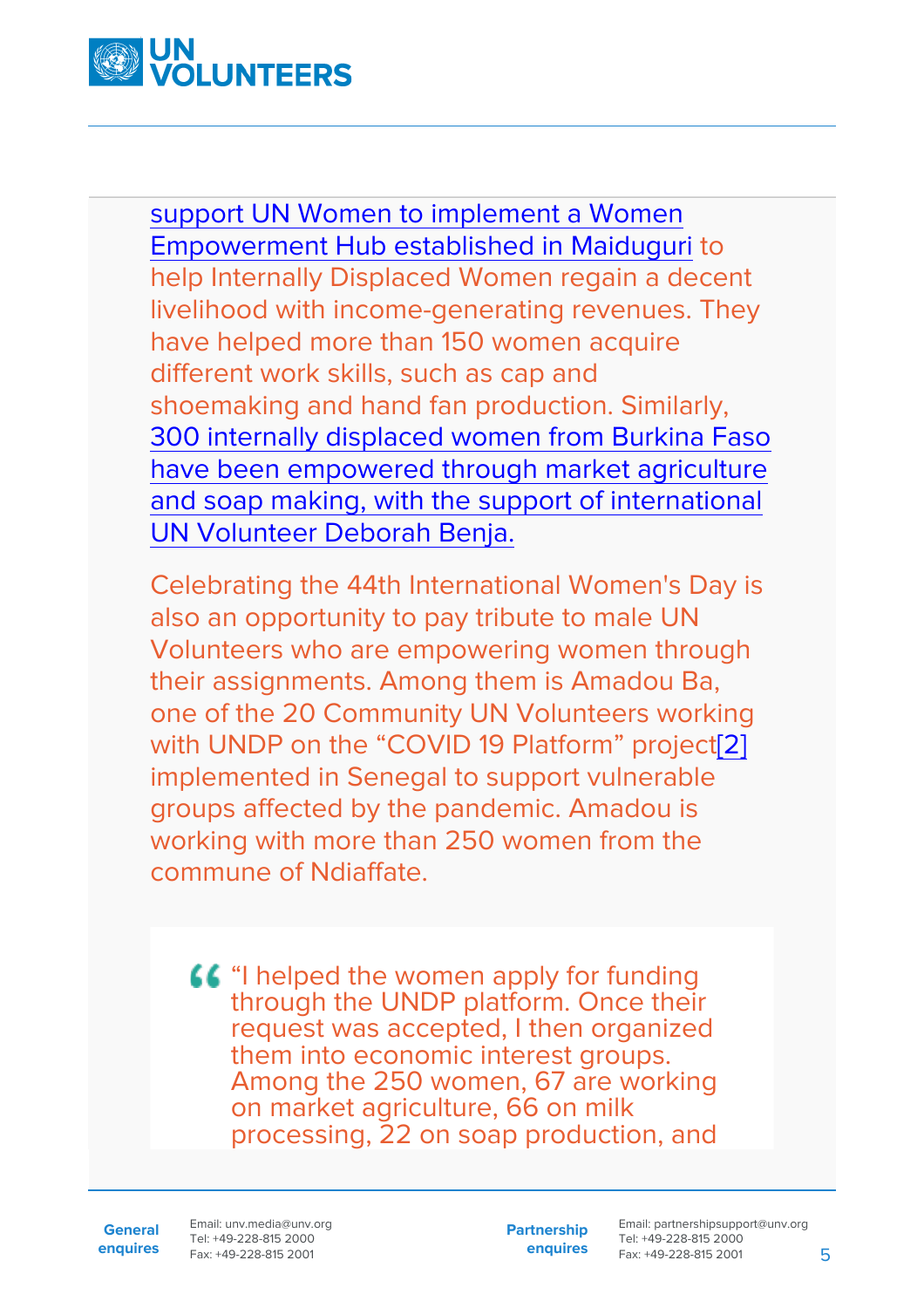

the others on retail business. I am on the **LE** ground every day to monitor their activities. I teach them how to manage their funds, how to save money, and how to improve their productivity. Seeing how efficient, motivated and committed these women are makes me think that empowering a woman is about empowering the world," Amadou states.



UN community volunteer Amadou Ba, visiting the women's soap production unit in Ndiaffate, Senegal.

## 25 years after the Beijing Platform for Action was adopted and six years after the SDGs and Goal 5

**General enquires** Email: unv.media@unv.org Tel: +49-228-815 2000 Fax: +49-228-815 2001

**Partnership enquires**